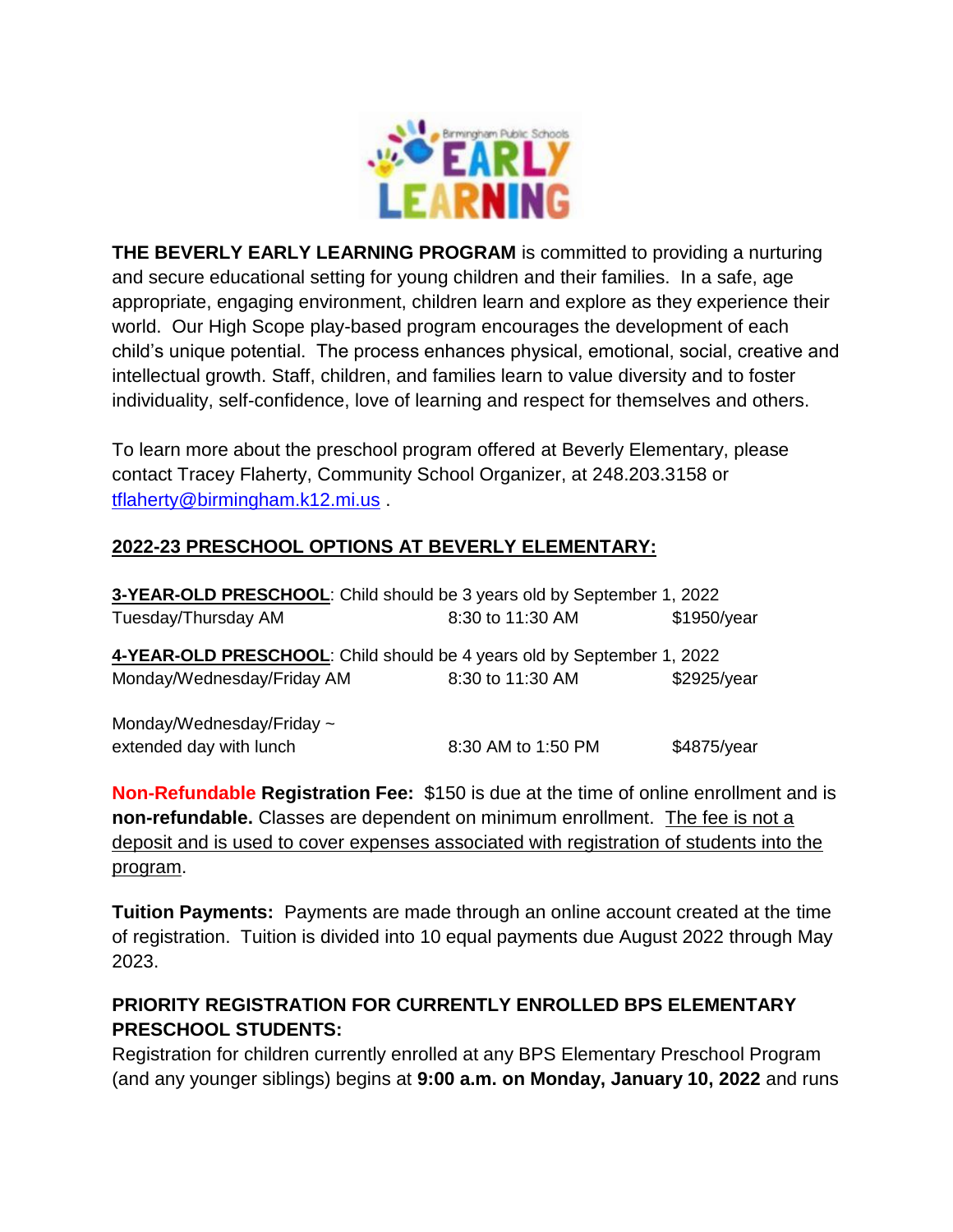through 11:59 p.m. on Friday, January 21, 2022. **Priority will be given to current BPS Preschool Families.** Registrations are accepted in the order received.

# **PRIORITY REGISTRATION FOR CURRENTLY ENROLLED BPS PRESCHOOL STUDENTS:**

Log into your SchoolCareWorks account at

https://connect.schoolcareworks.com/login.jsp

- 1. Click on "Registration" at the top of the page.
- 2. Scroll down to "Available Categories" and click on the Preschool link.
- 3. Scroll down to the school your child will attend and click to view the program offerings.
- 4. Choose the preschool program in which you would like to enroll your child by clicking "Enroll."
- 5. Select your child's name from the drop down at "Select Student."
- 6. Leave the Start Date blank.
- 7. Click "Enroll."
- 8. Read and check the confirmation statements, then click "Confirm and Enroll."
- 9. Click "Checkout" and pay your registration fee using a credit/debit card or check information.\*\*

\*\*Outstanding tuition balances must be paid prior to registration.

# **TO REGISTER A SIBLING OF A CURRENTLY ENROLLED PRESCHOOL STUDENT**

- 1. Click on "Personal" at the top of the page.
- 2. Click on "Child" to "Add New Student."
- 3. Enter your child's name and birth date only. Click on "Save."
- 4. Follow the directions above for registering an existing preschool child.

## **REGISTRATION FOR NEWLY ENROLLING STUDENTS opens at 9:00 AM on Monday, January 24, 2022. Registrations are accepted in the order received.**

The following instructions are for NEW families who do not already have a SchoolCareWorks account. If your family already has a SchoolCareWorks account for Preschool or Kids Club please follow instructions above.

You will need the following to register: Names, addresses, phone numbers, email addresses for both parents and two additional contacts, insurance/medical information, and credit/debit card or check information.

- 1. Visit the Birmingham Public Schools website at [www.birmingham.k12.mi.us](http://www.birmingham.k12.mi.us/) .
- 2. Under the heading "QUICK LINKS," choose "SchoolCareWorks Registration."
- 3. Scroll down and click on "PRESCHOOL."
- 4. Scroll down to the school your child will attend and click to view the program offerings.